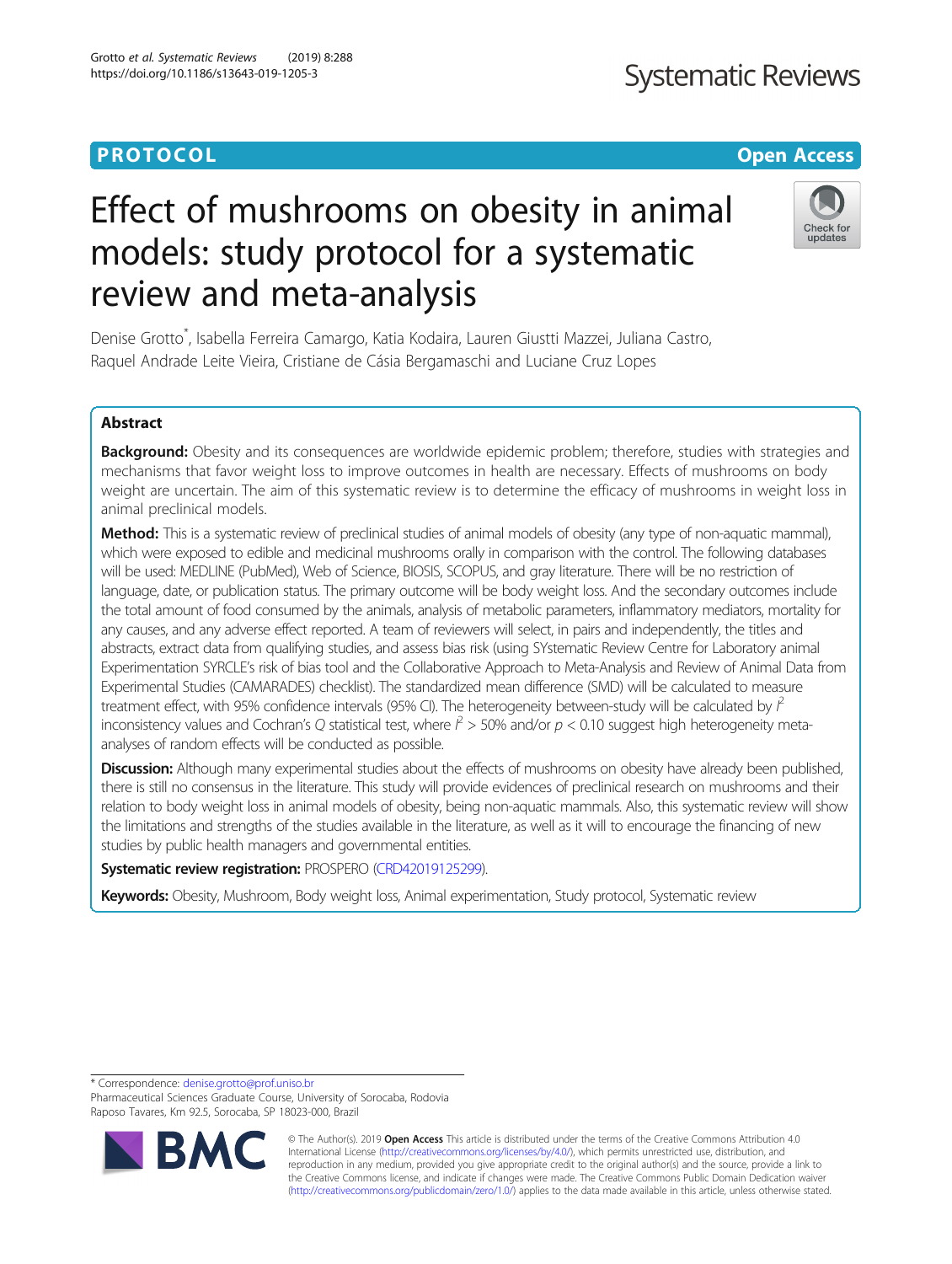# Background

Obesity is defined as excessive accumulation of fat in adipose tissue; a consequence of imbalance involving intake, energy expenditure, and physical activity patterns [[1,](#page-4-0) [2](#page-4-0)]. Drastic changes in social and eating habits have significantly impacted in health and nutritional status of individuals [[3,](#page-4-0) [4\]](#page-4-0).

The World Health Organization (WHO) considers obesity as one of the most obvious and neglected public health problems that threaten the present days [\[1](#page-4-0)]. The prevalence of obesity in the world population shows us a significant and accelerated growth of the disease in the last decades. Obesity has become a global epidemic, affecting not only developed but also developing countries and among all segments of society [\[5](#page-4-0)].

Besides being considered as a chronic disease, obesity is an important risk factor to no communicable chronic diseases such as diabetes, cardiovascular diseases, cancer, apnea, and osteoarthritis. The health consequences are numerous, such as the risk of premature death, debilitating complaints that affect the quality of life, and psychosocial disorders [[1,](#page-4-0) [6,](#page-4-0) [7\]](#page-4-0).

Obesity is increasingly considered a priority for human health and its treatment is essential due to its devastating effect on health as well as problems related to comorbidities [\[8](#page-4-0)]. Lifestyle changes are the first choice to start treating obesity. Anti-obesity medications should be started when the behavioral change fails. Adverse effects of medication and potential for drug abuse are the main limitations to the indication of this therapy. Therefore, the search for alternative therapies for the treatment of obesity has increased considerably in the scientific environment [\[8](#page-4-0)–[10\]](#page-4-0).

Mushrooms have been used as foodstuff and folk medicine for thousands of years because of their nutritional and medical properties. Edible mushrooms, especially in the order Agaricales, have low calorie, low fat concentration, and high protein and fiber content, and they have the es-sential amino acids [\[11,](#page-4-0) [12](#page-4-0)]. Besides being a source of vitamins and minerals, edible mushrooms also have several biologically functional compounds, such as polysaccharides, glycoproteins, and antioxidants, which have been used mainly as antitumor and immunostimulant [\[11,](#page-4-0) [13](#page-4-0), [14](#page-4-0)]. Likewise, medicinal mushrooms also have different functional compounds, with similar activities than edible mushrooms; antibacterial, hepatoprotective, anti-inflammatory, antitumor, and antioxidant action  $[15]$  $[15]$ . However, many studies have reported other beneficial from these mushrooms, as the anti-obesity, anti-diabetic, and antihyperlipidemic effects [[16](#page-4-0)–[22](#page-4-0)].

Iñiguez and colleagues reported that supplementation with Agaricus bisporus prevented excessive body weight gain and liver steatosis induced by high-fat-diet feeding. In the same way, dietary Sparassis crispa exhibited antiobesity effect in rats with diet-induced obesity [\[17](#page-4-0)]. On the other hand, oral administration Lentinula edodes for 30 days was not sufficient to reduce body weight in a high-fat-diet feeding group [\[18](#page-4-0)]. Thus, although edible and medicinal mushrooms have been shown anti-obesity effects in numerous preclinical studies, the results are far from conclusive.

To our knowledge, no systematic review or metaanalysis has been reported critical evidence regarding the effects of mushrooms in animal models of obesity. Therefore, a systemic review and, if possible, a metaanalysis is proposed in order to assess the anti-obesity effects of edible and medicinal mushrooms in animal models of obesity.

# Research question

What are the effects of edible and medicine mushrooms on the body weight loss in animal models of obesity?

# Methods/design

This protocol was delineated according to the recommendations from the Preferred Reporting Items for Systematic reviews and Meta-Analyses for Protocols (PRISMA-P) [\[23](#page-4-0)] and the recommendations for reporting of systematic reviews and meta-analyses of animal experiments [[24,](#page-4-0) [25\]](#page-4-0). The protocol was registered on International Prospective Register of Systematic Reviews (PROSPERO—CRD42019125299) ([https://www.crd.york.ac.uk/prospero/display\\_record.](https://www.crd.york.ac.uk/prospero/display_record.php?RecordID=125299) [php?RecordID=125299](https://www.crd.york.ac.uk/prospero/display_record.php?RecordID=125299)).

# Eligibility criteria

# Types of studies

The systematic review will include controlled studies (randomized and non-randomized), which evaluated the effect of edible and medicinal mushrooms on preclinical animal models of obesity. Both unpublished and published studies are eligible for inclusion. There is no restriction of language, date, or publication status.

#### Types of animal models

We will include studies that used any type of nonaquatic mammals' model, which have developed obesity genetically, physiological, through dietary, surgical, or seasonal obesity. Each of these models mimics at least part of the various pathophysiological aspects of obesity.

# Types of comparators

The comparison group will include animals whose obesity was preclinically induced but have not undergone any intervention.

# Types of intervention

The intervention group will include animals that received edible or medicinal mushrooms to investigate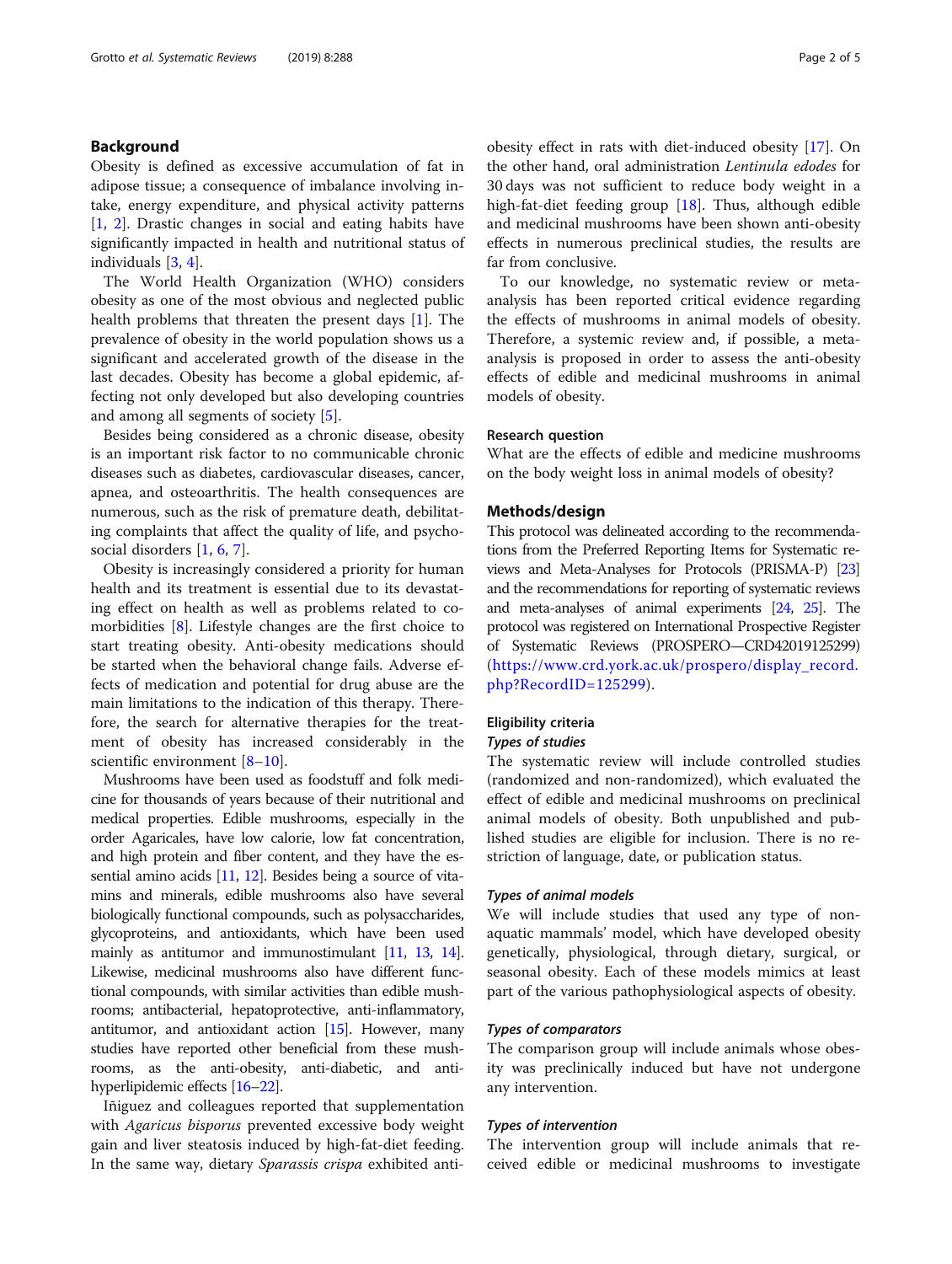body weight loss. Although there are different types of mushrooms, only studies with edible or medicinal mushrooms will be accepted. Only oral administrations of mushrooms will be included. We will select studies that have used the body of the mushroom (fruit body), powder formulations, or extracts of the mushrooms. To be included in our analysis, mushrooms must have been administered during or after the induction of experimental obesity.

# Exclusion criteria

For this systematic review, in vitro experiments, case report studies, cohort studies, abstracts of congress, letters to the editor, and all human studies will be excluded. Studies comparing animal models of obesity with healthy animals and mushroom administration by other routes, such as intravenous, intramuscular, dermal, intradermal, and intraperitoneal routes, will also be excluded.

Exclusion criteria still comprise studies using edible or medicinal mushrooms as pre-treatment, studies using substances isolated from mushrooms and co-intervention studies, because of the risk of contamination. Moreover, hallucinogenic, poisonous, and toxic mushrooms will not be included in the systematic review.

# Types of outcome measures Primary

Primary outcome measures will be loss in body weight, assessed through body weight, and measured at the highest follow-up time following administration of the intervention.

### **Secondary**

Secondary outcomes include the total amount of food consumed by the animals; analysis of metabolic parameters, such as total cholesterol, high-density lipoprotein, low-density lipoprotein, triglycerides, glycaemia, inflammatory mediators (interleukin-1 and tumor necrosis factor), mortality for any causes, and any adverse event reported by the authors in any time after mushroom administration.

# Search methods for identification of studies Electronic searches

The following electronic databases will be used: MED-LINE (PubMed); Web of Science, BIOSIS, SCOPUS, Google Scholar from its inception until November 2019. There will be no restriction of language, publication date, or publication status. We will also use Search Filter for laboratory animals, restricting for in vivo studies.

# Searching other resources

Gray literature and manual search will be included in search criteria. Gray literature compiles materials and researches that are not covered in the databases mentioned, as well as the sites of animal research organizations and Google Scholar. In manual search, two reviewers (IC and KK) will check the reference list or citations found in secondary studies to verify and identify possible eligible studies. Whenever necessary, the authors of the main studies will be contacted for additional information.

# Search strategy

The main terms "Mushroom," "Obesity," "Body Weight Loss," and "Animal Experimentation," indexed in the MeSH system, will be combined. First, the terms and their synonyms, separately, will be searched. Then, a second research will be done combining and crossing the terms. The Research Filter for laboratory animals [[26](#page-4-0)] will also be used, restricting it to in vivo studies with non-aquatic mammals. Details of the PubMed search strategy appear in Additional file [1.](#page-3-0)

# Data collection and analysis

# Selection of studies

Pairs of reviewers (DG and KK, IFC and JC, RALV and CCB), independently, will screen titles and abstracts. Duplicates will be removed during the screening. Disagreements between researchers will be resolved by consensus or third review (LCL). After, same reviewers, in pairs and independently, will evaluate the full text of studies using a standardized form with included and excluded criteria. In case of duplicate publication, we will use the article with more complete data.

# Data extraction

The same reviewers, working in pairs, will independently extract the data and will record information: (i) study design (number and type of studies—controlled trials randomized or non-randomized, unpublished and published studies), (ii) study characteristics (author, year of publication, study title), (iii) characteristics of the included animals and animal model (animal species, obesity model, age, gender, husbandry conditions, number of animals in intervention, and comparator group), (iv) interventions (animals that received edible or medicinal mushrooms, time and description of preparation, route given), (v) outcomes of interest (body weight, total amount food consumed, metabolic parameters and inflammatory mediators, death, adverse event). Before starting data abstraction, we will conduct calibration exercises to ensure consistency between reviewers.

# Assessment of risk of bias and quality assessment in included studies

Methodological quality of the included studies will be assessed according to the SYstematic Review Centre for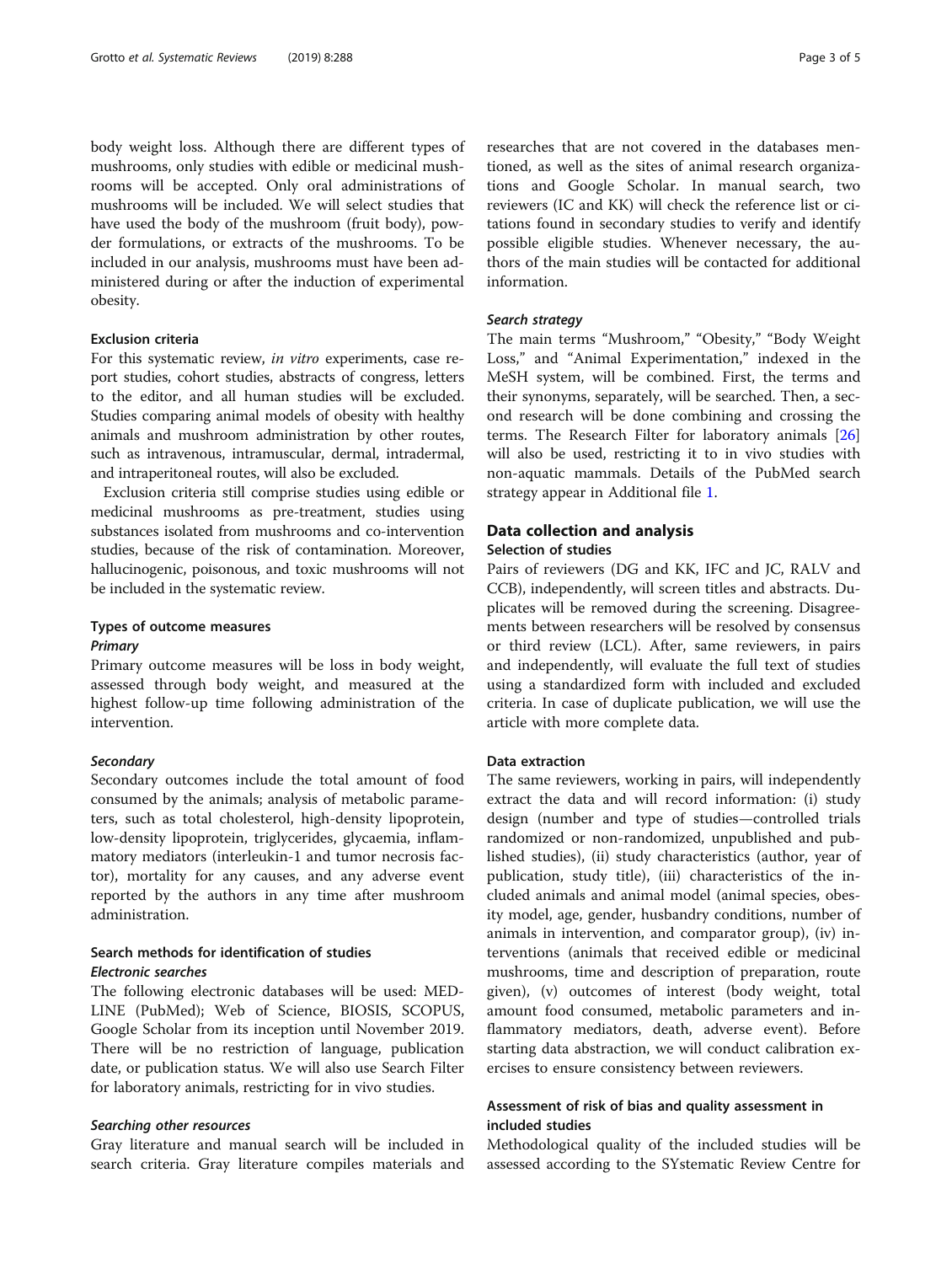<span id="page-3-0"></span>Laboratory animal Experimentation SYRCLE's risk of bias tool [\[27](#page-4-0)] and the Collaborative Approach to Meta-Analysis and Review of Animal Data from Experimental Studies (CAMARADES) checklist that evaluate the following: publication in a peer-reviewed journal, statement of control of temperature, randomized treatment allocation, blinded assessment of outcome, reporting of blinding of the operator, appropriate animal model, reporting of a sample size calculation, compliance with animal welfare regulations, statement of potential conflict of interest, and complete follow-up [[28,](#page-4-0) [29\]](#page-4-0).

#### Measures of treatment effect

Any type of continuous or dichotomous data will be collected. We will calculate standardized mean difference (SMD), odds ratio (OR), and related 95% confidence interval (95% CI) for each outcome using Cohen's method to normalize the different animal species.

Dichotomous data will be calculated as risk ratio (RR) with 95% CI.

## Assessment of heterogeneity and data synthesis

To determine whether the included studies have enough homogeneity for meta-analyses, we will estimate betweenstudy heterogeneity by calculating  $I^2$  inconsistency values and Cochran's Q statistical test, where  $I^2 > 50\%$  and/or  $p <$ 0.10 suggest high heterogeneity. Heterogeneity will be defined according to the  $l^2$  range: 0 to 40% indicated no important heterogeneity, 40 to 60% moderate heterogeneity, 60 to 90% substantial heterogeneity, and > 90% indicating considerable heterogeneity [\[30\]](#page-4-0).

The meta-analyses of random effects will be conducted, by each outcome, when there are at least two studies. Data analysis will be performed by STATA® Statistical software version 14.2 (Stata Corp, College Station, USA). If quantitative synthesis is not appropriate, we will construct summary tables and provide a narrative synthesis.

# Grading the quality of evidence

GRADE method will be used to interpret the results [[31](#page-4-0), [32\]](#page-4-0). The quality of evidence of the studies will be graded at four levels: very low, low, moderate, and high, based on risk of bias, inconsistency, indirectness, imprecision, and publication bias. Quality ratings will be made separately for each outcome. Based on study limitations, authors will make an overall judgment whether the quality of evidence for an outcome warrants downgrading. As GRADE's indirectness domain is only applicable to human subjects, we will downgrade the quality of evidence by 1 (as serious indirectness). Also, the quality rating will be downgrade to level 1 if the evidence is classified as "serious" and to two levels if it is classified as "very serious." However, it potential limitations will not be likely

to lower confidence in the effect estimate, the evidence will not be downgraded.

# Assessment of publication bias

A graphical funnel plot will be used to investigate (at least 10 studies contributed to a pooled analysis), whether publication bias will be present in the studies included in the review [[33\]](#page-4-0).

# **Discussion**

This systematic review and meta-analysis aim to provide and inform researchers and practitioners in the corresponding areas (clinicians and health regulators) of the evidence on preclinical research and relevant existing evidence regarding mushrooms and their relationship with body weight loss in animal models of obesity, being non-aquatic mammals. Also, this study aims to present the strengths and limitations of the studies available in the literature and offer future perspectives in this field.

Although many experimental studies on the effects of mushrooms on obesity have already been published, there is still no consensus in the literature. Therefore, a systematic analysis of existing experimental studies is necessary.

#### Supplementary information

Supplementary information accompanies this paper at [https://doi.org/10.](https://doi.org/10.1186/s13643-019-1205-3) [1186/s13643-019-1205-3.](https://doi.org/10.1186/s13643-019-1205-3)

Additional file 1. Search Strategy for database.

#### Abbreviations

95% CI: 95% confidence intervals; CAMARADES: Collaborative Approach to Meta-Analysis and Review of Animal Data from Experimental Studies; MeSH: Medical Subject Headings; OR: Odds ratio; PRISMA-P: Preferred Reporting Items for Systematic reviews and Meta-Analyses for Protocols; PROSPERO: International Prospective Register of Systematic Reviews; RR: Risk ratio; SMD: Standardized mean difference; SYRCLE: SYstematic Review Center for Laboratory animal Experimentation; WHO: World Health Organization

#### Authors' contributions

DG is the project managers, contributed to the writing and revision of the protocol, and will participate in data extraction. IFC is one of the principal investigators, led the writing of the manuscript, and will participate in data extraction. KK is one of the principal investigators, led the writing of the manuscript, and will participate in data extraction. LGM is responsible for search strategy and helped to draft the protocol. JC is a co-investigator, contributed in protocol registration, and will participate in data extraction. RALV is a co-investigator and helped and will participate in data extraction. CCB is co-investigator, contributed to the revision of the protocol and manuscript, and will participate in data extraction. LCL is the project managers, coinvestigator, drafted the manuscript, and will do statistical analysis. All authors read and approved the final manuscript.

#### Funding

This project is funded by governmental Program Graduate Education Institutions—PROSUC—CAPES/UNISO.

## Availability of data and materials

Not applicable.